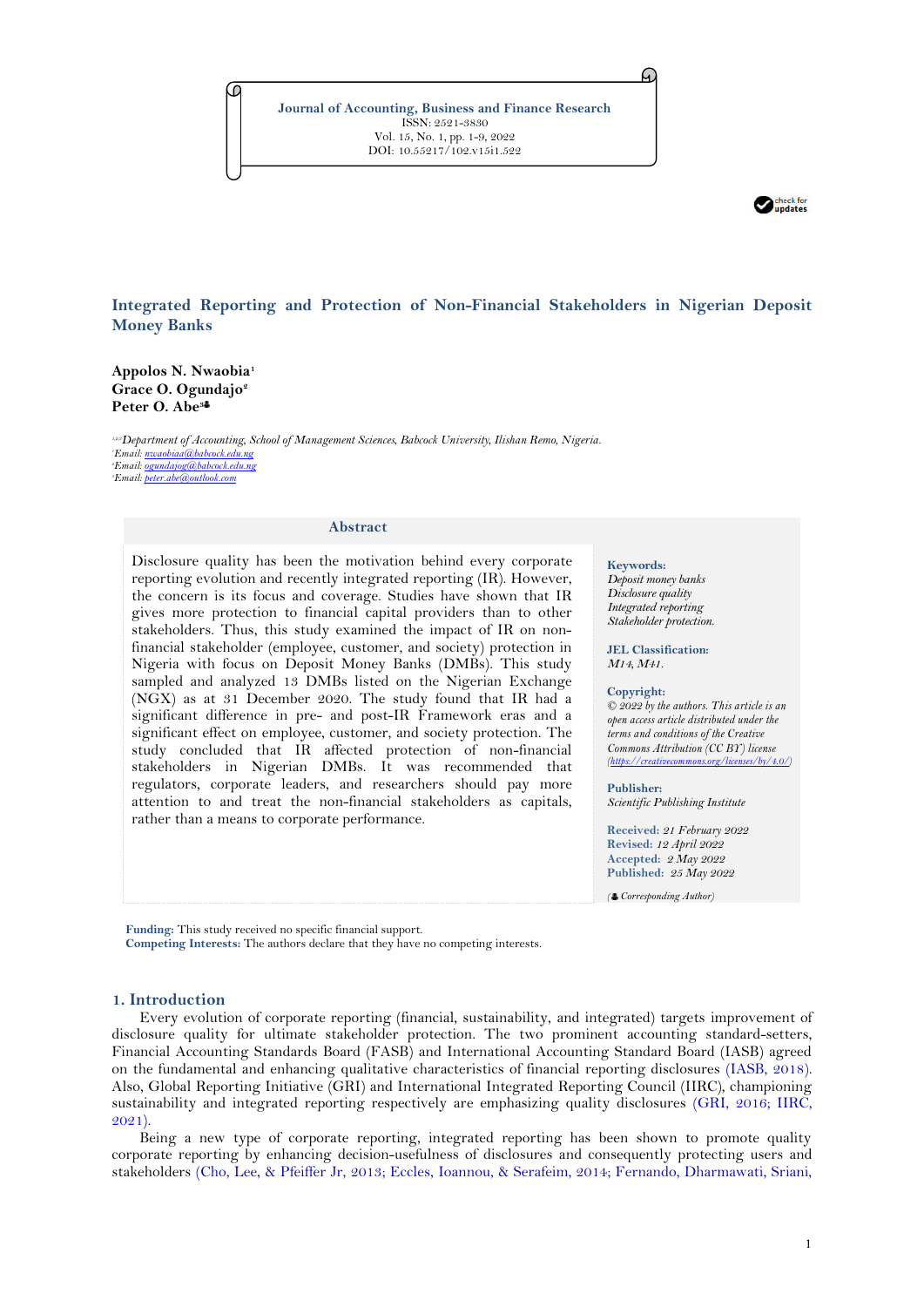Shauki, & [Diyanty, 2017;](#page-7-5) [Middleton, 2015\)](#page-7-6). However, integrated reporting has been taken on for its objective of providing quality information to financial providers, while it would only benefit interested stakeholders [\(Flower, 2015\)](#page-7-7). This objective implies that value creation may not have focused on all stakeholders, while the benefits to all stakeholder may be accidental. [Vitolla and Raimo \(2018\)](#page-8-0) are of the opinion that in ranking, quality and quantity of integrated reporting would favour and benefit financial providers (shareholders and creditors) above other stakeholders. Protection of non-financial stakeholders (providers of manufactured, intellectual, human, social and relationship, and natural capital) has been largely neglected, or these stakeholders are used as a means (instrumental) to shareholder end [\(Bebchuk & Tallarita, 2020;](#page-6-0) [Olarinde &](#page-8-1)  [Idem, 2020\)](#page-8-1). In the face of crises, training and development is often thrown out, thus decreasing in employee value to their organizations, while there may not be employment security and employees could lose their job. Customers are another stakeholder group that is at risk of losing their deposits when banks fail. Social and environmental challenges have awakened the society to ask corporate organizations to pursue sustainable development and drive its protection. Studies show that integrated reporting give more protection to financial capital providers than to other capital providers and stakeholders [\(Dumay, Bernardi, Guthrie,](#page-7-8) & La Torre, [2017;](#page-7-8) [Flower, 2015;](#page-7-7) [Milne & Gray, 2013\)](#page-7-9). This is against the intended stakeholder protection as acclaimed by the IR Framework [\(IIRC, 2013;](#page-7-10) [IIRC, 2021\)](#page-7-2). On the other hand, this argument has been refuted by evidence of good performance by firms complying with integrated reporting [\(Dey, 2020;](#page-7-11) [Eugster & Wagner, 2020;](#page-7-12) [Moloi](#page-7-13)  [& Iredele, 2020\)](#page-7-13). From the foregoing, this study became imperative to determine the effect of integrated reporting in driving protection of non-financial stakeholders in Nigerian deposit money banks in pre-IR (2005 – 2012) and post-IR Framework (2013 – 2020) eras. Specifically, three stakeholder groups (employees, customers, and society) were focused on; thus, three hypotheses were formulated and tested accordingly. This study believed IR disclosures might not be enough to explore stakeholder protection; thus quality (timeliness) and reactions (market price per share) were also considered for a robust regression analysis against the interests of identified stakeholders to assess their protection. This study was underpinned on stakeholder theory and signalling theory. When the normative approach to stakeholder is adopted, every stakeholder is treated with value as an ethical thing to do and not just as an instrument for value delivery [\(Donaldson &](#page-7-14)  [Preston, 1995;](#page-7-14) [Freeman, 1984\)](#page-7-15). Quality disclosures signal the firm's efficiency in value creation and stakeholder protection, reduce information asymmetry and cause a high level of corporate transparency [\(Biddle & Hilary, 2006;](#page-6-1) [Eugster & Wagner, 2020;](#page-7-12) [Jensen & Berg, 2012\)](#page-7-16).

### **2. Literature Review**

# *2.1. Conceptual Review*

# *2.1.1. Integrated Reporting*

In response to shortcomings of financial reporting (for its focus on quantitative data, short-term, and shareholders), corporate reporting has extended to cover stakeholders based on the tenets of [Freeman \(1984\)](#page-7-15) to enhance value-based decisions (Eccles [& Spiesshofer, 2015\)](#page-7-17). Today, corporate reporting has accommodated non-financial environmental, social and governance (ESG) reporting in the form of sustainability reporting. Integrated reporting is one of those recent solutions that is targeted at stakeholders and it is an answer to the call for one report of financial and non-financial disclosures, while showing connectivity of different capitals and value creation [\(Hamad, Draz,](#page-7-18) & Lai, 2020; [Okaro & Okafor, 2017\)](#page-7-19).

IIRC issued its IR Framework in 2013 and was amended and replaced in 2021. The Framework consists of fundamental concepts, guiding principles, and content elements [\(Fernando et al., 2017\)](#page-7-5). The content elements provide the disclosures required in an integrated report and are firm's overview and IIRC [\(2021\)](#page-7-2) identify the content elements as: organizational overview and external environment; governance; business model; risk and opportunities; strategy and resource allocation; performance; outlook; and the basis of preparation and presentation [\(Kocmanová & Do](#page-7-20)čekalová, 2012; [Orshi, Dandago, & Isa, 2019;](#page-8-2) [Schörger &](#page-8-3)  [Sewchurran, 2015\)](#page-8-3). Improvement of the quality of information is an important emphasis of integrated reporting [\(IIRC, 2013;](#page-7-10) [IIRC, 2021\)](#page-7-2). In this regard, beyond disclosures themselves, timeliness measures and enhances disclosure quality [\(IASB, 2018\)](#page-7-0), such that an information may lose its decision usefulness if it is not timely disclosed. Timeliness also has implication on share price and the less timely disclosure is, the less effect it would have on share price [\(Ball & Brown, 1968;](#page-6-2) [Brown & Kennelly, 1972\)](#page-6-3). Share price measures stakeholder perception/reactions and it is an indication of value placed on or implied from corporate disclosures [\(Cooray,](#page-7-21)  [Senaratne, Gunarathne, Herath, & Samudrage, 2020\)](#page-7-21). Theoretically, market value of firms is expected to have a linear relationship with their corporate disclosures [\(Scott, 2014\)](#page-8-4).

#### *2.2. Employee Protection*

Employees provide human capital for use of the organization for ultimate delivery of value to other stakeholders. IIRC [\(2021\)](#page-7-2) referred to human capital as people's competencies, capabilities and experience, and their motivations to innovate. There is recent realization of employees as an important capital [\(Akinlade &](#page-6-4)  [Adegbie, 2020;](#page-6-4) [Akintoye, 2012;](#page-6-5) [Asein, Soetan, & Akintoye,](#page-6-6) 2019; [Olaoye & Afolalu, 2020\)](#page-8-5) and this is also supported by theory that employees could be more than an instrument to organizational end while their value could be maximized when treated as an end (Donaldson & [Preston, 1995\)](#page-7-14).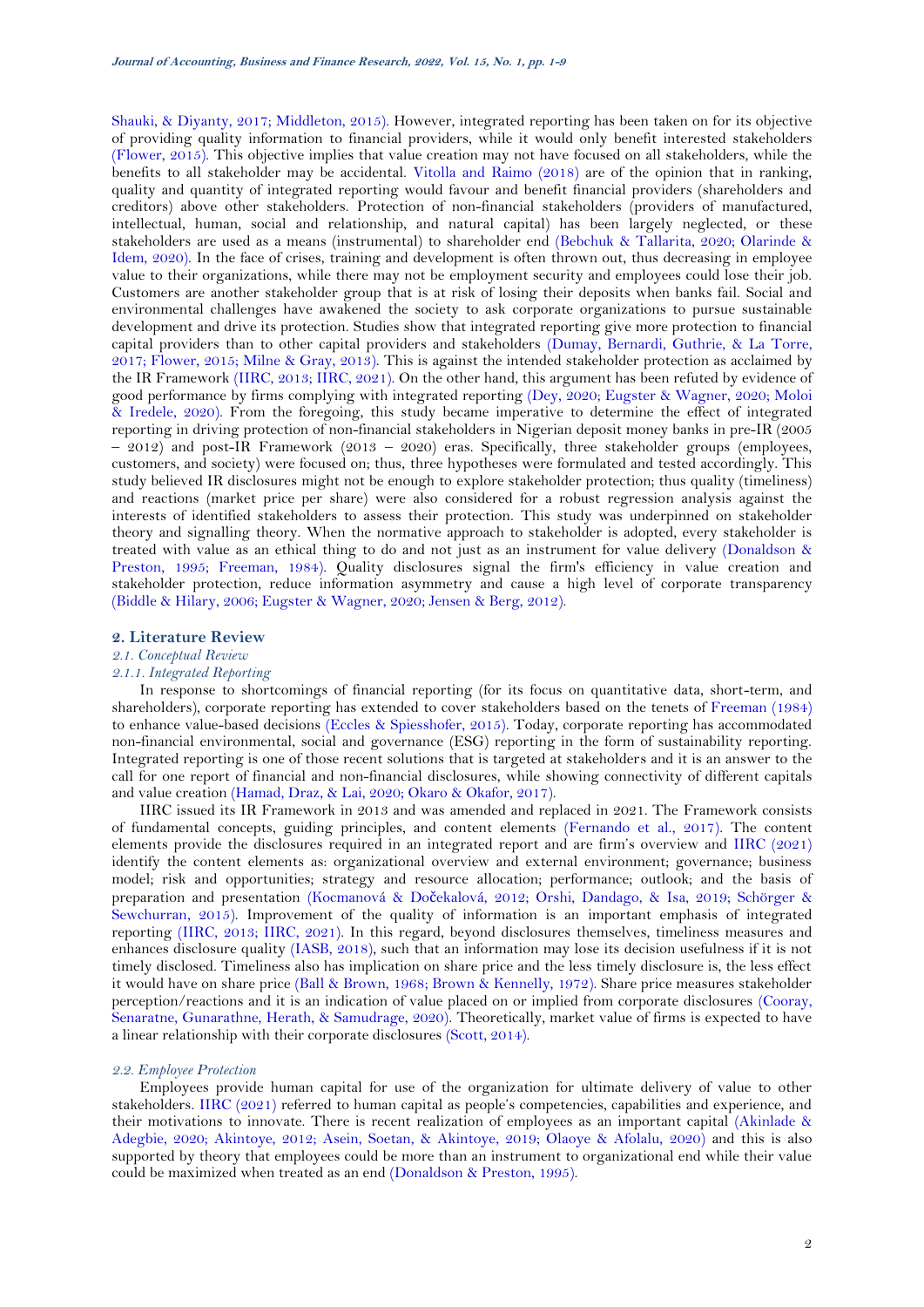More than ever, there are concerns from employees to see matching practices with disclosures in favour of their protection. Employees are an important stakeholder group and many studies show that employee disclosure and their protection would be instrumental to the organizational performance and to protection of other stakeholder groups [\(Akinlade & Adegbie, 2020;](#page-6-4) [Asein et al., 2019;](#page-6-6) [Ofurum & Adeola, 2018\)](#page-7-22).

Like every other capital, human capital could improve through better training and other motivators (pension, promotion). There are labour laws set up to protect employees; there are also bodies like Nigerian Labour Congress (NLC) and Trade Union Congress (NLC) who champion labour interests on national level in Nigeria. However, in many cases, employees also form pressure groups on industry and individual company levels to protect their interests.

### *2.3. Customer Protection*

Customers are interested in quality service and require sustainable practices and key relationship management [\(Ara & Harani, 2020\)](#page-6-7). Theoretically, it is believed that customer is the reason why a business exists. It is generally assumed that satisfied customer implies customer protection, and this would consequently lead to improved corporate performance [\(Eklof, Podkorytova, & Malova, 2020\)](#page-7-23). [Azgad-Tromer](#page-6-8) [\(2014\)](#page-6-8) compared consumers to investors and are entitled as well to protection of their informational rights. However, the practice seems to be far from the ideal [\(Okaro, Okafor, & Nnabuife, 2019\)](#page-7-24).

Nigeria Deposit Insurance Corporation (NDIC) is established to protect savings of customers in Nigerian banks [\(Abere, Edewusi, & Olowo, 2020\)](#page-6-9). However, with many lingering lawsuits on liquidated banks, many customers do not get their money back [\(Onele, 2018\)](#page-8-6). Despite dedicated customer service desks in each bank and Central Bank of Nigeria's Consumer Protection Department, complaints are on the increase in banks. These are indicators flagging the need for customer protection in Nigerian banks.

Many avenues have been created to protect customers, but their effectiveness is often debatable. In many jurisdictions, national bodies exist to protect consumers. In Nigeria, we have Federal Competition and Consumer Protection Commission and Directorate of National Consumer Rights Protection. Also, there are industrial or sectoral bodies also ensuring consumer protection. For example, CBN does not take customer complaints lightly; the same for Nigerian Communications Commission (NCC) in the communication sector. On micro level, consumers also come together to form bodies to protect their interests; for example, there are many pressure groups targeted at different industry to ensure consumer protection.

The major concern is the effectiveness of the various consumer pressure groups and also the disclosure by the reporting firm of their efforts to protect customers, if any practices are in place. [Monye, Umoh, and](#page-7-25) [Chukwunta \(2014\)](#page-7-25) noted that many consumers are neither aware of the consumer laws nor the channels of redress. Okaro [et al. \(2019\)](#page-7-24) identified the following issues that require urgent attention and reporting for consumer protection in Nigeria: fair marketing, factual and unbiased information and fair contractual services; protecting consumers' health and safety; sustainable consumption; consumer service, support and dispute resolution; consumer data protection and privacy; access to essential services; and education and awareness.

## *2.4. Society Protection*

Fundamentally, society provides all the capital for use of organizations – financial, manufactured, intellectual, human, social and relationship, and natural capitals. Decrease in any of these capitals has direct and unintended consequences on the society. Put differently, the use of these capitals has effect on the ability of the society to provide more of them. This is the core message of sustainable development [\(WCED, 1987\)](#page-8-7) and integrated reporting, such that every organizational activity must be thought through (via integrated thinking) and every term (short, middle, or long) must be considered in value creation [\(Rinaldi, Unerman, &](#page-8-8)  [De Villiers, 2018\)](#page-8-8). Many society sustainability and protection mechanisms have evolved over time from regulatory instruments to corporate governance [\(Malekpour & Newig, 2020;](#page-7-26) [Stupak, Mansoor, & Smith,](#page-8-9)  [2021\)](#page-8-9). The implied benefits of sustainability have prompted corporate leaders to use society as a means to their own end [\(Donaldson & Preston, 1995\)](#page-7-14). Also, the legitimacy of an organization hinges on its ability to protect the society's interest in these capitals [\(Jaber & Oftedal, 2020\)](#page-7-27).

[Grassmann](#page-7-28) (2021) showed that business firms would benefit from integrated reporting on either low or high environmental expenditures. Other studies showed that corporate social and environmental disclosures would improve firm's corporate performance [\(Albitar, Hussainey, Kolade, & Gerged, 2020;](#page-6-10) [Okpala & Iredele,](#page-8-10)  [2018\)](#page-8-10). However, many studies have shown that society protection is evasive and much needed to be done in this regard. Social disclosures have improved over environmental disclosures [\(Alawiye-Adams & Akomolafe,](#page-6-11)  [2017;](#page-6-11) [Okpala, 2019\)](#page-8-11).

#### *2.5. Empirical Review*

#### *2.5.1. Integrated Reporting and Employee Protection*

[Adebawojo and Akindehinde \(2017\)](#page-6-12) found out human asset has significant effect on organisational growth and other users of financial statements in Nigerian banks and concluded that non-recognition of human asset significantly affected the presentation of organization's performances. [Akintoye, Siyanbola, and Benjamin](#page-6-13)  [\(2018\)](#page-6-13) that human resource accounting may resolve some unethical challenges questioning the reliability of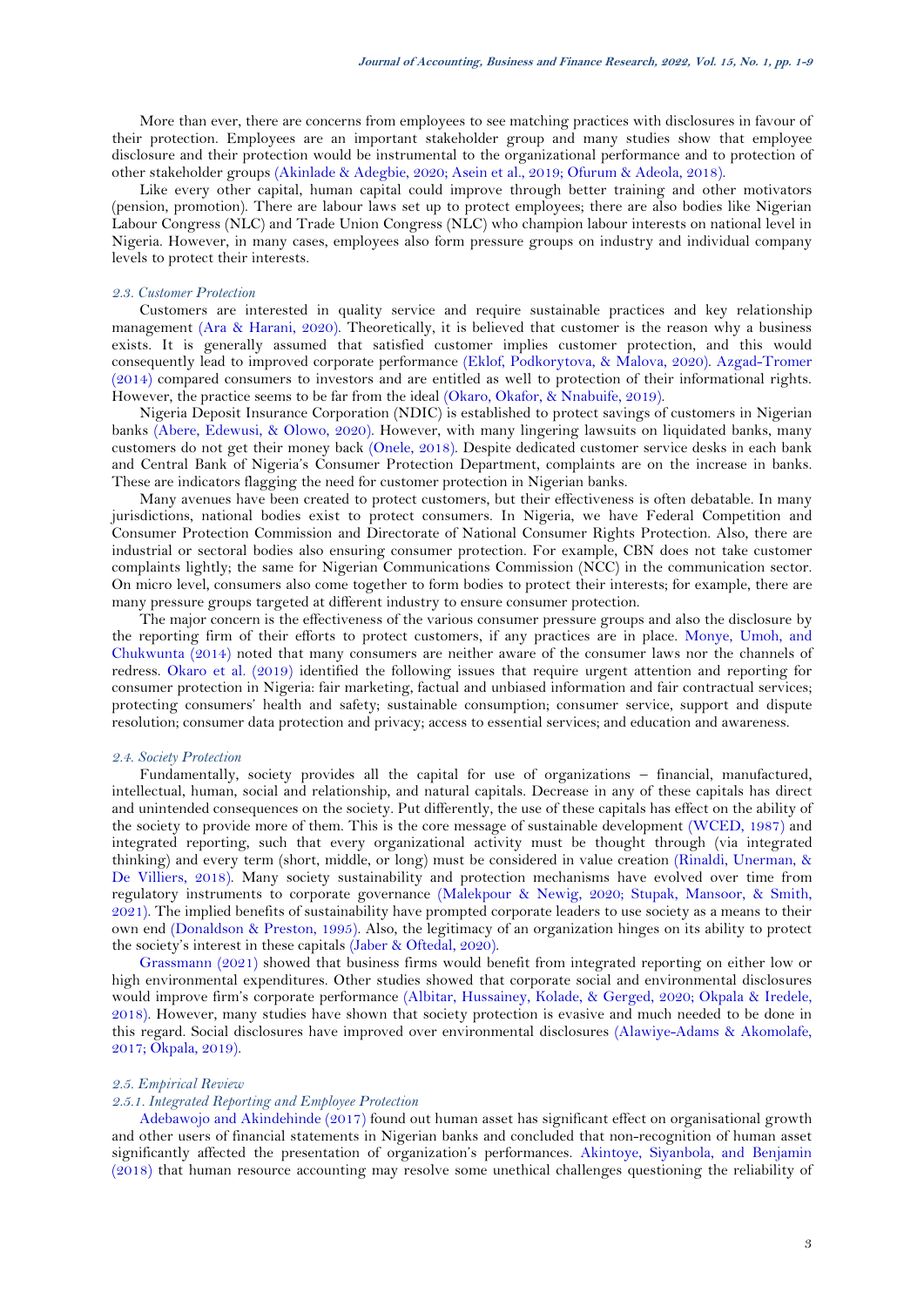financial reporting in Nigeria and Ghana. On the other hand, [Akintoye, Awoniyi, Jayeoba, and Moses Ifayemi](#page-6-14)  [\(2017\)](#page-6-14) showed that adoption of IFRS has an insignificant effect on human resources accounting disclosures (HRAD) practices and the study concluded that the general assumption of IFRS providing all-inclusive disclosures in all aspect was a myth.

The value relevance of human resource disclosures is no longer doubted from the above studies. While many of these studies have shown the importance of human resource accounting, the benefits are mostly pointing to the firm and financial capital providers. However, this study is of the opinion that there is also the need to show the benefits to the employees themselves and they need to be shown how corporate disclosures have aided in the protection of their interests. This is lacking from literature on human resource accounting today.

### *2.6. Integrated Reporting and Consumer Protection*

Aside from paucity of literature on consumers and their protection, there is also little corporate reporting on consumers in Nigeria; rather there are myriads of customer complaints for banks to deal with and with internet banking, the complaints continue. Okaro [et al. \(2019\)](#page-7-24) noted that consumer issues were not given enough attention in corporate reports and across the various sectors examined. [Okeke, Ezeh, and Ugochukwu](#page-8-12)  [\(2015\)](#page-8-12) showed that price, security, perceived risk, responsiveness, and assurance are significant factors that could enhance their satisfaction of bank's online services. Similarly, [Okoye, Omankhanlen,](#page-8-13) Okoh, and Isibor [\(2018\)](#page-8-13) showed that service features (time saving, convenience, crime reduction, reliability, risk reduction, and ease of use) have significant positive impact on customer satisfaction in technology-based banking environment.

[Wilburn and Wilburn \(2015\)](#page-8-14) noted that consumer would feel more protected on seeing corporate social responsibility (CSR) and it largely affects their buying decisions towards supporting sustainability. Consumers are getting interested in corporate sustainable strategies, non-financial disclosures and environmental, social and governance (ESG) activities of companies [\(Ara & Harani, 2020\)](#page-6-7). Implementation of today's integrated reporting is driven by consideration of consumers (Eccles [& Spiesshofer, 2015\)](#page-7-17).

### *2.7. Integrated Reporting and Society Protection*

[Oncioiu et al. \(2020\)](#page-8-15) found out that ESG reporting are a company's means of communication with stakeholders, as part of their accountability and stewardship obligations, and at the same time, they are a tool for achieving transparency regarding the financial performance of a firm. [Nwobu, Owolabi, and Ohoha \(2017\)](#page-7-29) showed that Nigerian banks reported economic indicators and social indicators. However, disclosures on climate change were few. In a similar study, [Okpala](#page-8-11) (2019) found that the level of social and environmental disclosures in Nigeria has improved over the years with a slight improvement from previous years even though social disclosure takes a higher proportion of such practices compared to the level of disclosures on environmental issues.

[Albitar et al. \(2020\)](#page-6-10) showed a positive and significant relationship between ESG disclosure score and firm performance before and after 2013, among a sample of FTSE 350. However, [Iheduru and Okoro \(2019\)](#page-7-30) had mixed conclusions of the effects of ESG disclosures on some corporate performance indicators in the selected firms in Nigeria. The study of [Okpala and Iredele \(2018\)](#page-8-10) revealed that corporate social and environmental disclosures (CSED), firm size, financial performance, affiliation with foreign company and industry type have significant effects on the market value of firms, while board size and leverage do not significantly influence the market value of firms. Literature has shown that the influence of values of society drives adoption of integrated reports and how in turn, the reporting firms show society protection in these reports.

#### **3. Methodology**

The population for this study comprised of all Deposit Money Banks (DMB) which were regulated and supervised by the Central Bank of Nigeria (CBN) as of 31st December 2020. There were 24 DMBs under the supervision of CBN and could be broken into two groups: 14 DMBs were listed on the Nigerian Exchange (NGX) while 10 DMBs were not listed on the Nigerian Exchange (NGX). This study sampled 13 listed companies for the period of sixteen years (2005 – 2020) covering the pre-IR Framework era (2005 – 2012) and the post-IR Framework (2013 – 2020). This sample represented 54 percent of the population of the DMBs under the supervision of CBN.

Non-financial stakeholders under the study were employees, customers, and society; while the proxies for the stakeholder protection were personnel costs, KPMG customer experience ranking, and corporate social responsibility (CSR) respectively, representing their various interests up for protection. Integrated reporting was measured by market price per share, timeliness, and an Integrated Reporting Disclosure Index (based on the eight content elements of the IR Framework) during the periods under coverage. The Index contained a checklist of thirty items based on the eight content elements. Data were sourced from the NGX and DMBs on the Bloomberg terminals and their official websites. The study used inferential (regression) statistics to analyze the data.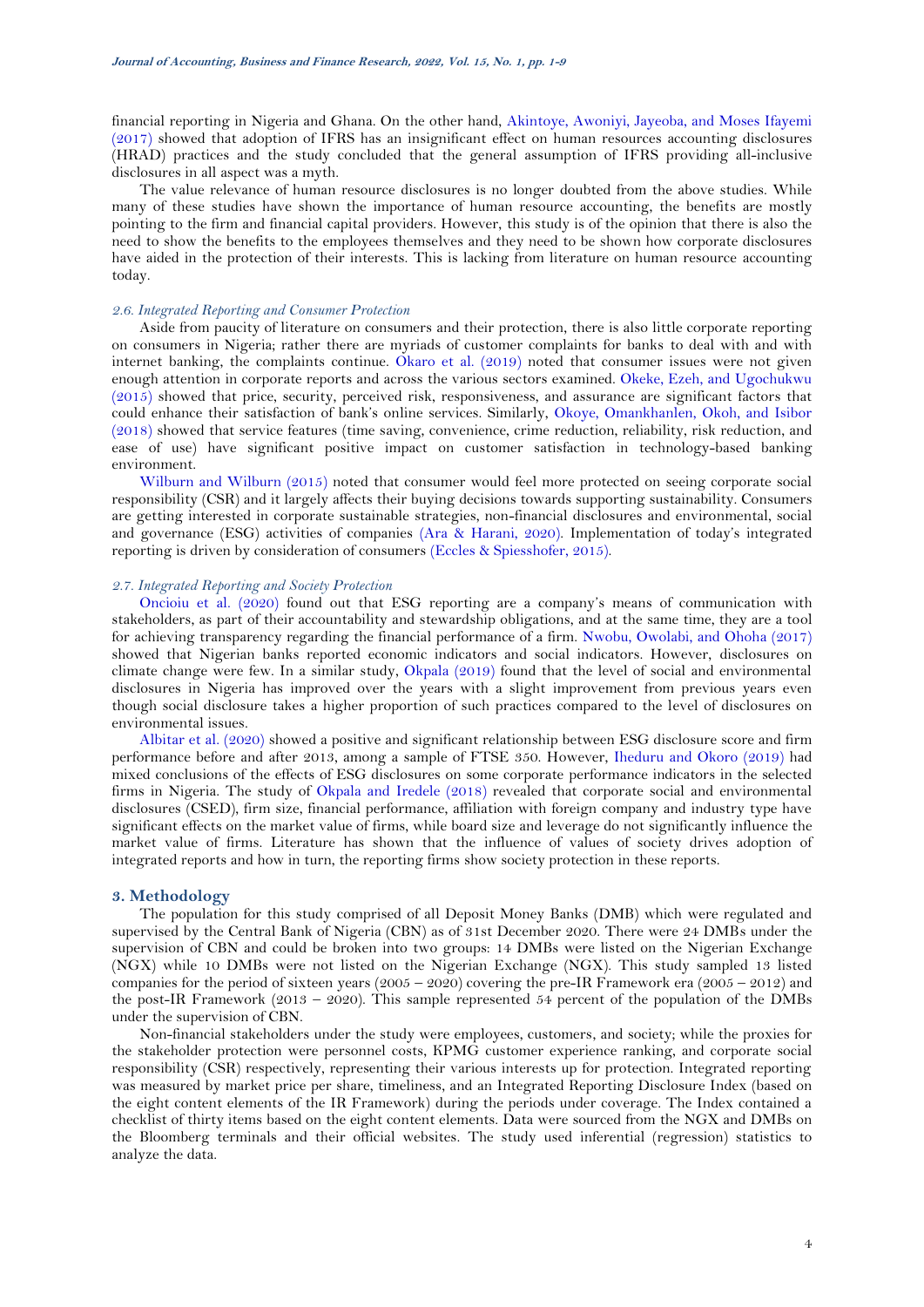### **4. Data Analysis**

#### *4.1. Regression Results of Hypothesis One*

*Hypothesis One: Integrated reporting has no significant effect on employee protection in Nigerian DMBs in pre- and post-IR Framework eras.*

### Model One:  $EMP_{it} \alpha_1 + \beta_1 MPS_{it} + \beta_2 TIM_{it} + \beta_3 IRDS_{it} + \mu_{it}$

The following diagnostic tests were carried out so to determine the appropriateness of the estimation technique for the specified model: the Hausman test, the Testparm test for fixed effect test, the heteroskedasticity, the Wooldridge test for autocorrelation and the Pesaran's test of cross-sectional independence. Fixed effect estimation technique was appropriate for model one. However, because of the presence of serial correlation, heteroscedasticity and cross-sectional dependence, the model corrected for the random effect model by using the Driscolli-Kray regression.

<span id="page-4-0"></span>

| Table 1. Integrated reporting disclosures and employee protection in Nigerian DMBs. |                |                            |          |       |  |  |
|-------------------------------------------------------------------------------------|----------------|----------------------------|----------|-------|--|--|
| <b>Variables</b>                                                                    | Coefficient    | Drisc/Kraay Standard error | t-test   | Prob. |  |  |
| Constant                                                                            | 0.992          | 1.058                      | 0.938    | 0.363 |  |  |
| MPS.                                                                                | $-0.0004$      | 0.001                      | $-0.357$ | 0.726 |  |  |
| <b>IRDS</b>                                                                         | $2.833***$     | 0.492                      | 5.755    | 0.000 |  |  |
| <b>TIM</b>                                                                          | $0.885**$      | 0.396                      | 2.235    | 0.041 |  |  |
| Difference in Difference                                                            | $0.878***$     | 0.163                      | 5.387    | 0.000 |  |  |
| Adjusted $\mathbb{R}^2$                                                             | 0.2821         |                            |          |       |  |  |
| F-Test                                                                              | 25.25(0.000)   |                            |          |       |  |  |
| Hausman Test                                                                        | 21.59 (0.000)  |                            |          |       |  |  |
| Testparm for Fixed Effect                                                           | 10.49(0.000)   |                            |          |       |  |  |
| Heteroscedasticity Test                                                             | 373.95 (0.000) |                            |          |       |  |  |
| Serial Correlation Test                                                             | 128.29 (0.000) |                            |          |       |  |  |
| Pesaran CSI                                                                         | 6.36(0.000)    |                            |          |       |  |  |
| <b>Observations</b>                                                                 | 207            |                            |          |       |  |  |

**Notes:** [Table](#page-4-0) 1 reports the Static Panel regression results of the effect of integrated reporting on employee protection in Nigerian Deposit Money Banks in pre- and post-IR Framework eras. The dependent variable is Employee Protection proxied by Personnel Cost (EMP), while<br>the explanatory variables are Market Price per Share (MPS), Timeliness (TIM), and Integra

From the results in [Table 1,](#page-4-0) there is evidence that timeliness and integrated reporting disclosures have positive significant relationship with employee protection (β = 0.885, t-test = 2.235, p < 0.05 and β = 2.567, ttest=  $3.352$ , p <  $0.05$ ), while market price per share has a negative insignificant relationship with employee protection ( $\beta$  = -0.0004, t-test = -0.357, p > 0.05).

<span id="page-4-1"></span>

| <b>Variables</b>                   | Coefficient  | <b>Standard error</b> | Z-test   | Prob. |
|------------------------------------|--------------|-----------------------|----------|-------|
| Constant                           | $-2.845**$   | 1.248                 | $-2.279$ | 0.023 |
| <b>MPS</b>                         | $0.021**$    | 0.010                 | 2.091    | 0.036 |
| <b>IRDS</b>                        | $5.552***$   | 0.992                 | 5.599    | 0.000 |
| <b>TIM</b>                         | $-0.418$     | 0.571                 | $-0.732$ | 0.464 |
| Difference in Difference           | $0.419***$   | 0.127                 | 3.299    | 0.000 |
| Adjusted $\mathbb{R}^2$            | 0.148        |                       |          |       |
| Chi-Square                         | 42.57(0.000) |                       |          |       |
| Post-Estimation Test for Linearity |              |                       |          |       |
| <b>Variables</b>                   | Coefficient  | <b>Standard error</b> | Z-test   | Prob. |
| hat                                | 1.067        | 0.180                 | 5.928    | 0.000 |
| hatsq                              | $-0.386$     | 0.130                 | $-2.971$ | 0.003 |
| cons                               | 0.319        | 0.192                 | 1.667    | 0.096 |
| Observations                       | 208          |                       |          |       |

**Table 2.** Integrated reporting and customer protection in Nigerian DMBs.

**Notes:** [Table 2](#page-4-1) reports the Logit Panel regression results of the effect of integrated reporting on customer protection in Nigerian Deposit Money Banks in pre- and post-IR Framework eras. The dependent variable is Customer Protection<br>proxied by Customer Experience Ranking (CUP), while the explanatory variables are Market Price per Share (MPS),

With coefficient of difference in difference of 0.878 which was statistically significant at the 5 per cent level, the study concluded that there is a significant difference between integrated reporting and employee protection in Nigerian deposit money banks in pre- and post-integrated reporting framework eras. The adjusted  $\mathbb{R}^2$  showed that 28 per cent of the changes in the employee protection in Nigerian deposit money banks were as a result of changes in integrated reporting.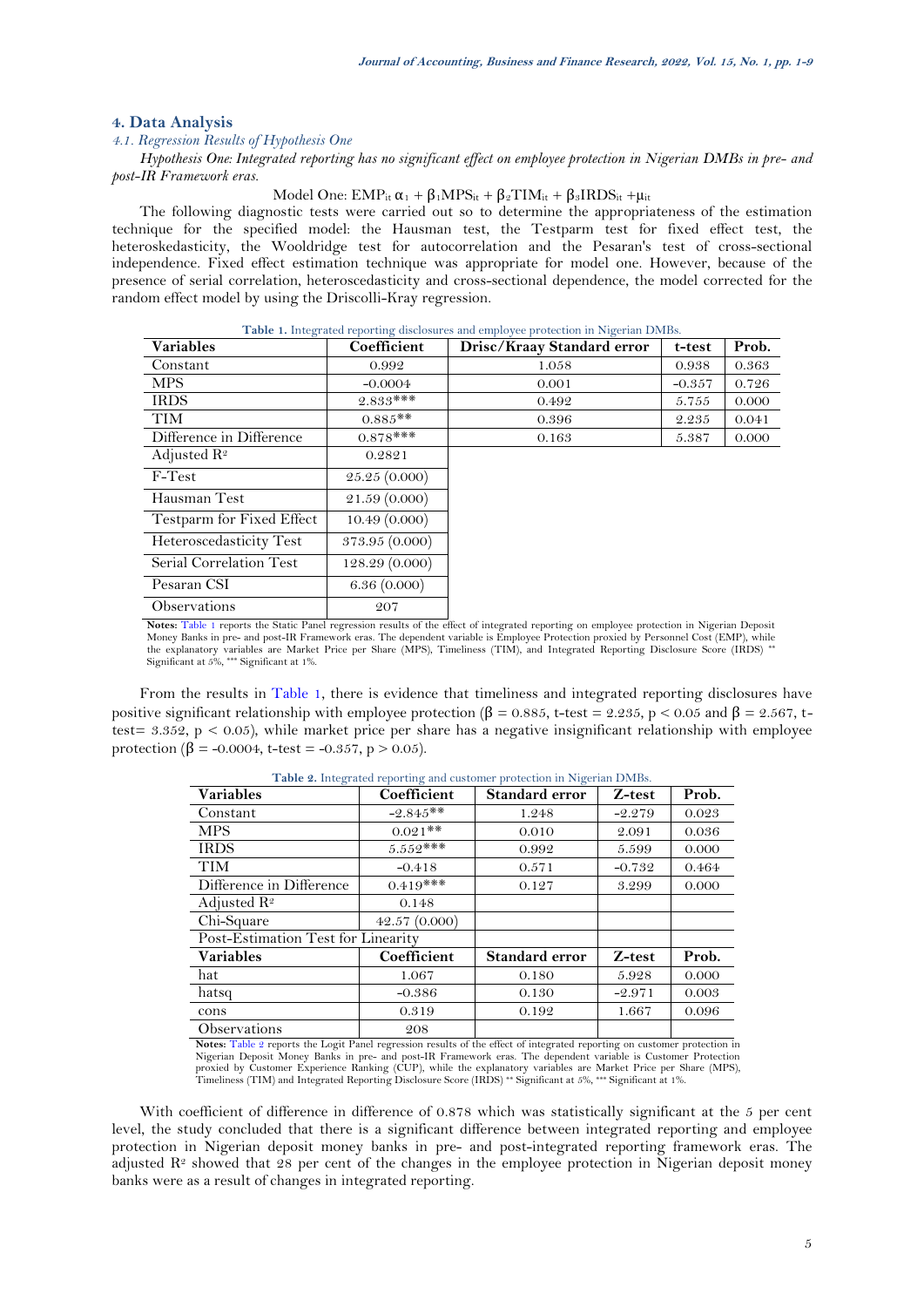The *F*-Statistic of 22.25 with a probability value of 0.000 is significant at 1 per cent level. This implies that the null that there is no significant effect of integrated reporting on employee protection in Nigerian Deposit Money Banks in pre- and post-IR framework eras was rejected and the alternate hypothesis that there is a significant effect of integrated reporting on employee protection in Nigerian Deposit Money Banks in preand post-IR framework eras was accepted.

#### *4.2. Regression Results of Hypothesis Two*

*Hypothesis Two: Integrated reporting has no significant effect on customer protection in Nigerian DMB in pre- and post-IR Framework eras.*

## Model Two:  $CUP_{it} = \alpha_1 + \beta_1 MPS_{it} + \beta_2 TIM_{it} + \beta_3 IRDS_{it} + \mu_{it}$

From [Table 2,](#page-4-1) the diagnostic test reported was the linearity test from the panel Logit regression result. The null hypothesis of linearity was not rejected because the hat was positive and statistically significant and the hatsq was statistically significant. Therefore, the study concluded that the estimated model was linearly specified.

The result presented in [Table 2](#page-4-1) was a panel logistic regression. The rationale for the use of this methodology was based on the nature of the dependent variable, which was a binary variable, which was either 1 or 0. Arising from this, there was evidence that market price per share and integrated reporting disclosures had positive significant effect on customer protection proxied with customer experience ranking ( $\beta = 0.021$ , Ztest = 2.091, p < 0.05 and  $\beta$  = 5.552, Z-test= 5.599, p < 0.05), while timeliness has negative insignificant effect on customer protection ( $\beta$  = -0.418, Z-test = -0.732 p > 0.05).

With coefficient of the difference in difference (DID) of 0.419 which was statistically significant at the 5 per cent level, the study concludes that there is a significant difference between integrated reporting and customer protection in Nigerian deposit money banks in pre- and post-integrated reporting framework eras. The Adjusted  $\mathbb{R}^2$  of 15 per cent implies that integrated reporting explains 15 per cent of changes in customer protection in Nigerian deposit money banks in pre-and post-integrated reporting framework eras.

The Chi-Square test Statistic of 42.57 with a probability value of 0.000 was significant at 1 per cent level. This implies that the null hypothesis that integrated reporting has no significant effect on customer protection in the Nigerian Deposit Money Banks in pre- and post-IR framework eras was rejected and the alternative hypothesis that integrated reporting has significant effect on customer protection in Nigerian Deposit Money Banks in pre- and post-IR framework eras was accepted.

### *4.3. Regression Results of Hypothesis Three*

*Research Hypothesis Three: Integrated reporting has no significant effect on society protection in Nigerian DMB in pre- and post-IR Framework eras.*

| Model Three: $SOP_u = \alpha_t + \beta_t MPS_u + \beta_t TIM_u + \beta_t IRDS_u + \mu_u$ |  |  |  |  |
|------------------------------------------------------------------------------------------|--|--|--|--|
|------------------------------------------------------------------------------------------|--|--|--|--|

<span id="page-5-0"></span>

| <b>Variables</b>           | Coefficient   | Drisc/Kraay Standard error                                                                                                                                                            | t-test | Prob. |
|----------------------------|---------------|---------------------------------------------------------------------------------------------------------------------------------------------------------------------------------------|--------|-------|
| Constant                   | 0.150         | 0.898                                                                                                                                                                                 | 0.168  | 0.869 |
| <b>MPS</b>                 | $0.002$ ***   | 0.001                                                                                                                                                                                 | 3.882  | 0.001 |
| <b>IRDS</b>                | $2.958***$    | 0.627                                                                                                                                                                                 | 4.715  | 0.000 |
| <b>TIM</b>                 | 0.085         | 0.216                                                                                                                                                                                 | 0.394  | 0.699 |
| Difference in Difference   | $0.812***$    | 0.190                                                                                                                                                                                 | 4.207  | 0.000 |
| Adjusted $\mathbb{R}^2$    | 0.293         |                                                                                                                                                                                       |        |       |
| Wald-Test                  | 84.14 (0.000) |                                                                                                                                                                                       |        |       |
| Hausman Test               | 1.83(0.749)   |                                                                                                                                                                                       |        |       |
| Bresuch-Pagan RE Test      | 276.44(0.000) |                                                                                                                                                                                       |        |       |
| Heteroscedasticity Test    | 138.74(0.000) |                                                                                                                                                                                       |        |       |
| Serial Correlation Test    | 31.92(0.000)  |                                                                                                                                                                                       |        |       |
| Pesaran CSI                | 9.67(0.000)   |                                                                                                                                                                                       |        |       |
| <i><b>Observations</b></i> | 207           |                                                                                                                                                                                       |        |       |
|                            |               | Notes: Table 3 reports the Static Panel regression results of the effect of integrated reporting on society protection in Nigerian<br>n 'ar ni' i ame i mii ia 'll'o'ana 'n conoa l'i |        |       |

|  |  |  |  |  |  | <b>Table 3.</b> Integrated reporting and society protection in Nigerian DMBs. |
|--|--|--|--|--|--|-------------------------------------------------------------------------------|
|--|--|--|--|--|--|-------------------------------------------------------------------------------|

Deposit Money Banks in pre- and post-IR Framework eras. The dependent variable is Society Protection proxied by CSR Cost, while<br>the explanatory variables are Market Price per Share (MPS), Timeliness (TIM), and Integrated R Significant at 1%.

From [Table 3,](#page-5-0) the diagnostic tests reported were the Hausman test, the Bresuch-Pagan test for random effect, the heteroskedasticity, the Wooldridge test for autocorrelation and the Pesaran's test of cross-sectional independence. These tests were carried out to determine the appropriateness of the estimation technique for the specified model. The random effect estimation technique was appropriate for model three. However,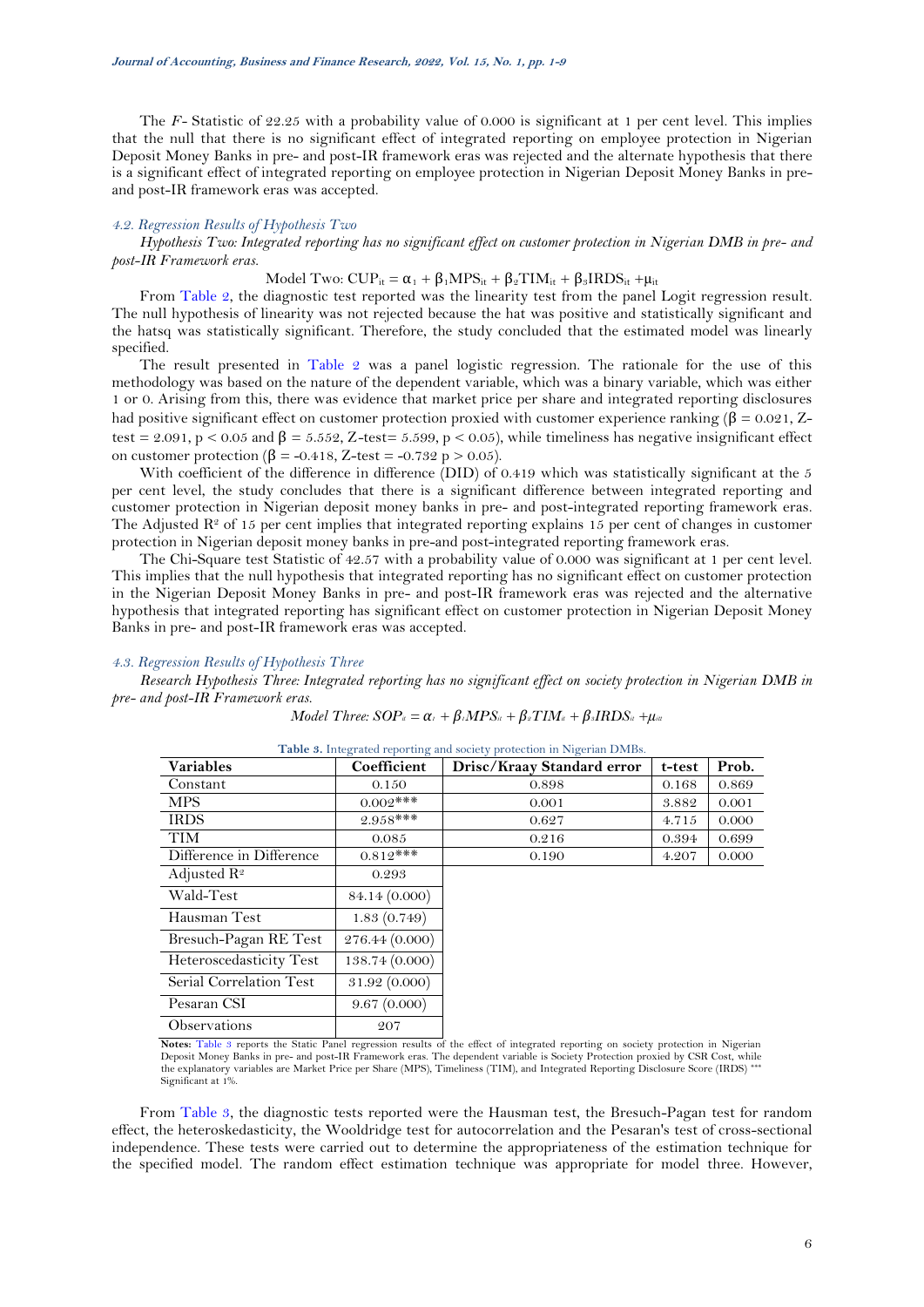because of the presence of serial correlation, heteroscedasticity and cross-sectional dependence, the model corrects for the random effect model by using Driscolli-Kray regression.

From the results in [Table 3,](#page-5-0) there was evidence that market price per share, timeliness, and integrated reporting disclosures have positive effect on society protection (β = 0.002, t-test = 3.882, p < 0.05 and β = 2.958, t*-*test= 4.715, p < 0.05). However, timeliness has no significant relationship with society protection in Nigerian deposit money banks in pre- and post-integrated reporting framework eras (β =0.085, t-test = 0.394,  $p > 0.05$ ).

With coefficient of DID was 0.812 which was statistically significant at the 5 per cent level, the study concludes that there is a significant difference between integrated reporting and society protection in Nigerian deposit money banks in pre- and post-integrated reporting framework eras. The Adjusted R<sup>2</sup> shows that about 29 per cent changes in society protection in Nigerian deposit money banks were as a result of changes in integrated reporting.

The Wald-test Statistic of 84.14 with a probability value of 0.000 was significant at 1 per cent level, this implied that the null hypothesis that there is no significant effect of integrated reporting on society protection in Nigerian Deposit Money Banks in pre- and post-IR framework eras was rejected and the alternative hypothesis that there is a significant effect of integrated reporting on society protection in Nigerian Deposit Money Banks in pre- and post-IR framework eras was accepted.

#### **5. Conclusion and Recommendations**

The study concludes that integrated reporting has a statistically significant impact on the non-financial stakeholder protection (employees, customers, and society) in Nigerian Deposit Money Banks in pre- and post-IR framework eras. Also, the results show that there was improvement in quality disclosures and better compliance during post-IR framework when compared to pre-IR Framework period.

The study recommends that regulators, corporate leaders, researchers should pay more attention to and treat the non-financial stakeholders as assets and capitals that they are, rather than a means to corporate performance. Also, it is recommended that the company's board of directors and management should take conscious effort in their strategies, policies and plans to ensure that the interests of society are considered and protected both in practices and disclosures.

#### **References**

- <span id="page-6-9"></span>Abere, M. A., Edewusi, G. D., & Olowo, S. O. (2020). An appraisal of NDIC as a regulatory authority in Nigeria. *The International Journal of Business & Management, 8*(6), 347-352.
- <span id="page-6-12"></span>Adebawojo, A., & Akindehinde, O. (2017). Organizational performance and growth: The mediating role of human asset accounting in Nigeria banking industry. *IOSR Journal of Humanities and Social Science, 22*(01), 24-29.Available at: https://doi.org/10.9790/0837-2201012429.
- <span id="page-6-4"></span>Akinlade, O. O., & Adegbie, F. F. (2020). Human resource accounting and quality of financial reporting of quoted oil and gas companies in Nigeria. *International Journal of Accounting, Finance and Risk Management, 5*(4), 195- 206.Available at: https://doi.org/10.11648/j.ijafrm.20200504.14.
- <span id="page-6-5"></span>Akintoye, I. R. (2012). The relevance of human resource accounting to effective financial reporting. *International Journal of Business Management & Economic Research, 3*(4), 566-572.
- <span id="page-6-14"></span>Akintoye, I. R., Awoniyi, O., Jayeoba, O., & Moses Ifayemi, O. (2017). Improvement of human resource accounting disclosure practice in financial statements through IFRS: Evidence from Nigerian Banks. *International Journal of Business and Commerce, 5*(7), 1-17.
- <span id="page-6-13"></span>Akintoye, I., Siyanbola, T., & Benjamin, R. (2018). Human resource accounting: A panacea to financial reporting problem. *Research Journal of Finance and Accounting, 9*(14), 25-41.
- <span id="page-6-11"></span>Alawiye-Adams, A. A., & Akomolafe, A. (2017). Environmental disclosure practices in annual reports of listed<br>manufacturing firms in Nigeria. Available at SSRN 2951272, 19.Available at: manufacturing firms in Nigeria. *Available at SSRN 2951272*, https://doi.org/10.2139/ssrn.2951272.
- <span id="page-6-10"></span>Albitar, K., Hussainey, K., Kolade, N., & Gerged, A. M. (2020). ESG disclosure and firm performance before and after IR: The moderating role of governance mechanisms. *International Journal of Accounting & Information Management, 28*(3), 429-444.Available at: https://doi.org/10.1108/ijaim-09-2019-0108.
- <span id="page-6-7"></span>Ara, M., & Harani, B. (2020). Integrated reporting insight: Why organisation voluntarily reports. *International Journal of Scientific and Technology Research, 9*(1), 3055-3069.
- <span id="page-6-6"></span>Asein, A., Soetan, T., & Akintoye, I. (2019). Implications of human resource accounting on human capital measurement in financial reports. *International Journal of Advanced Research (IJAR), 7*(1), 287-295.
- <span id="page-6-8"></span>Azgad-Tromer, S. (2014). The case for consumer-oriented Corporate governance, accountability and disclosure. *University of Pennsylvania Journal of Business Law, 17*, 227.Available at: https://doi.org/10.2139/ssrn.2406921.
- <span id="page-6-2"></span>Ball, R., & Brown, P. (1968). An empirical evaluation of accounting income numbers. *Journal of Accounting Research, 6*(2), 159-178.Available at: https://doi.org/10.2307/2490232.
- <span id="page-6-0"></span>Bebchuk, L. A., & Tallarita, R. (2020). The illusory promise of stakeholder governance. *Cornell Law Review, 106*, 91- 178.Available at: https://doi.org/10.2139/ssrn.3544978.
- <span id="page-6-1"></span>Biddle, G. C., & Hilary, G. (2006). Accounting quality and firm-level capital investment. *The Accounting Review, 81*(5), 963- 982.Available at: https://doi.org/10.2308/accr.2006.81.5.963.
- <span id="page-6-3"></span>Brown, P., & Kennelly, J. W. (1972). The informational content of quarterly earnings: An extension and some further evidence. *The Journal of Business, 45*(3), 403-415.Available at: https://doi.org/10.1086/295469.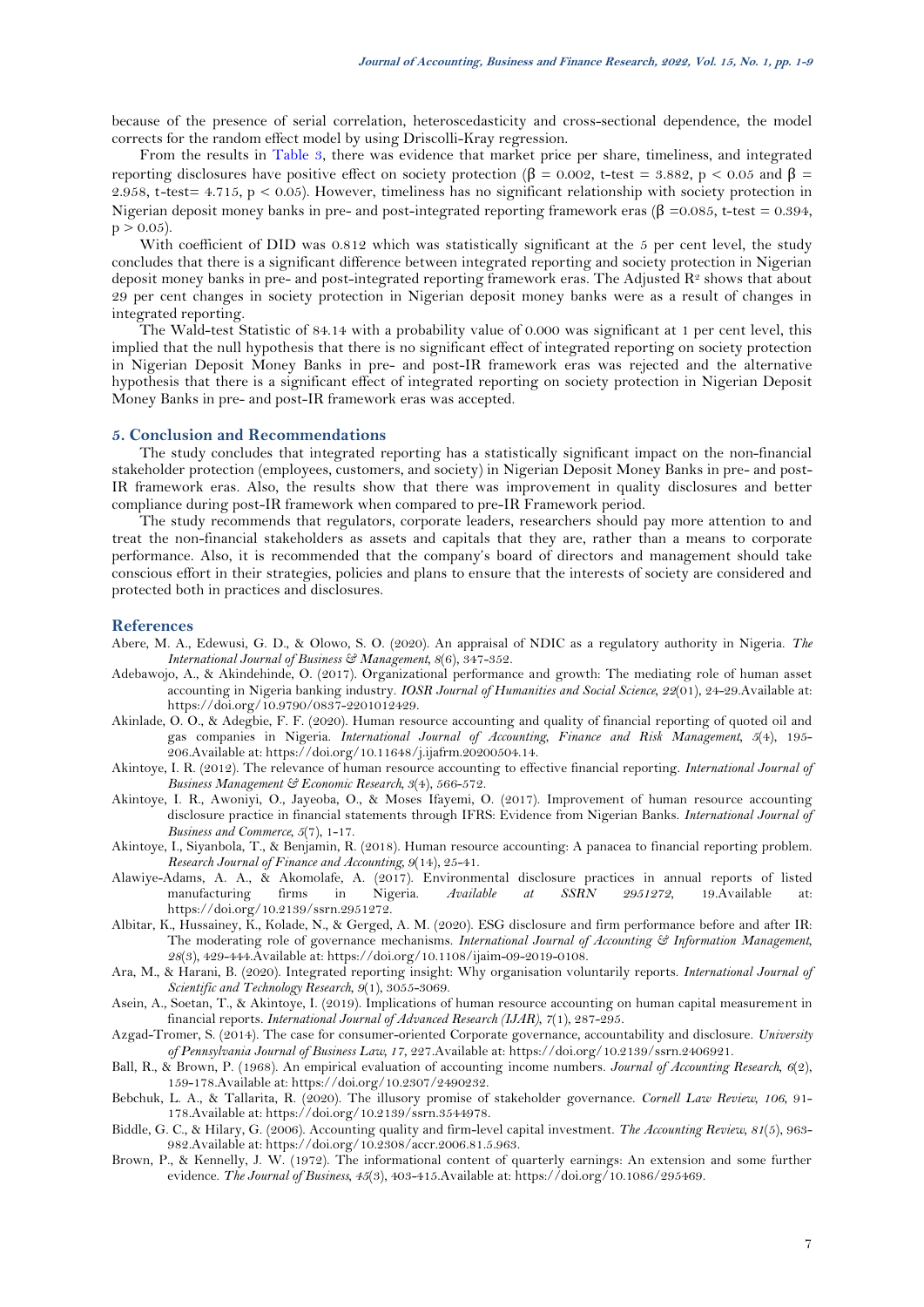- <span id="page-7-3"></span>Cho, S. Y., Lee, C., & Pfeiffer Jr, R. J. (2013). Corporate social responsibility performance and information asymmetry. *Journal of Accounting and Public Policy, 32*(1), 71-83.Available at: https://doi.org/10.2139/ssrn.2129509.
- <span id="page-7-21"></span>Cooray, T., Senaratne, S., Gunarathne, A., Herath, R., & Samudrage, D. (2020). Does integrated reporting enhance the value relevance of information? Evidence from Sri Lanka. *Sustainability, 12*(19), 1-25.Available at: https://doi.org/10.3390/su12198183.
- <span id="page-7-11"></span>Dey, P. K. (2020). Value relevance of integrated reporting: A study of the Bangladesh banking sector. *International Journal of Disclosure and Governance, 17*(4), 195-207.Available at: https://doi.org/10.1057/s41310-020-00084-z.
- <span id="page-7-14"></span>Donaldson, T., & Preston, L. E. (1995). The stakeholder theory of the corporation: Concepts, evidence, and implications. *Academy of Management Review, 20*(1), 65-91.Available at: https://doi.org/10.5465/amr.1995.9503271992.
- <span id="page-7-8"></span>Dumay, J., Bernardi, C., Guthrie, J., & La Torre, M. (2017). Barriers to implementing the International Integrated Reporting Framework: A contemporary academic perspective. *Meditari Accountancy Research, 25*(4), 461- 480.Available at: https://doi.org/10.1108/medar-05-2017-0150.
- <span id="page-7-4"></span>Eccles, R. G., Ioannou, I., & Serafeim, G. (2014). The impact of corporate sustainability on organizational processes and performance. *Management Science, 60*(11), 2835-2857.Available at: https://doi.org/10.1287/mnsc.2014.1984.

<span id="page-7-17"></span>Eccles, R. G., & Spiesshofer, B. (2015). *Integrated reporting for a re-imagined capitalism*. London: Harvard Business School.

- <span id="page-7-23"></span>Eklof, J., Podkorytova, O., & Malova, A. (2020). Linking customer satisfaction with financial performance: An empirical study of Scandinavian banks. *Total Quality Management & Business Excellence, 31*(15-16), 1684-1702.Available at: https://doi.org/10.1080/14783363.2018.1504621.
- <span id="page-7-12"></span>Eugster, F., & Wagner, A. F. (2020). Value reporting and firm performance. *Journal of International Accounting, Auditing and Taxation, 40*, 1-18.
- <span id="page-7-5"></span>Fernando, K., Dharmawati, R., Sriani, D., Shauki, E. R., & Diyanty, V. (2017). Does integrated reporting approach enhance the value relevance of accounting information?: Evidence from Asian firms. *Advances in Economics, Business and Management Research, 55*, 112-117.
- <span id="page-7-7"></span>Flower, J. (2015). The international integrated reporting council: A story of failure. *Critical Perspectives on Accounting, 27*(1), 1-17.Available at: https://doi.org/10.1016/j.cpa.2014.07.002.
- <span id="page-7-15"></span>Freeman, R. E. (1984). *Strategic management: A stakeholder approach*. Boston: Pitman Publishing Inc.
- <span id="page-7-28"></span>Grassmann, M. (2021). The relationship between corporate social responsibility expenditures and firm value: The moderating role of integrated reporting. *Journal of Cleaner Production, 285*, 124840.Available at: https://doi.org/10.1016/j.jclepro.2020.124840.
- <span id="page-7-1"></span>GRI. (2016). *Sustainability reporting guidelines*. Amsterdam: GRI Standards.
- <span id="page-7-18"></span>Hamad, S., Draz, M. U., & Lai, F.-W. (2020). The impact of corporate governance and sustainability reporting on integrated reporting: A conceptual framework. *Sage Open, 10*(2), 2158244020927431.Available at: https://doi.org/10.1177/2158244020927431.
- <span id="page-7-0"></span>IASB. (2018). *Conceptual framework for financial reporting*. London: IASB.
- <span id="page-7-30"></span>Iheduru, N. G., & Okoro, C. U. (2019). Sustainable reporting and profitability of quoted firms in Nigeria: A multidimensional panel data study. *Australian Finance & Banking Review, 3*(1), 1-10.Available at: https://doi.org/10.46281/afbr.v3i1.241.
- <span id="page-7-10"></span>IIRC. (2013). *The international <IR> framework.* . London: International Integrated Reporting Council.
- <span id="page-7-2"></span>IIRC. (2021). *The international <IR> framework*. London: International Integrated Reporting Council.
- <span id="page-7-27"></span>Jaber, T., & Oftedal, E. M. (2020). Legitimacy for sustainability: A case of a strategy change for an oil and gas company. *Sustainability, 12*(2), 1-19.Available at: https://doi.org/10.3390/su12020525.
- <span id="page-7-16"></span>Jensen, J. C., & Berg, N. (2012). Determinants of traditional sustainability reporting versus integrated reporting. An institutionalist approach. *Business Strategy and the Environment, 21*(5), 299-316.Available at: https://doi.org/10.1002/bse.740.
- <span id="page-7-20"></span>Kocmanová, A., & Dočekalová, M. (2012). Construction of the economic indicators of performance in relation to environmental, social and corporate governance (ESG) factors. *University of Brno, 60*(4), 195-206.Available at: https://doi.org/10.11118/actaun201260040195.
- <span id="page-7-26"></span>Malekpour, S., & Newig, J. (2020). Putting adaptive planning into practice: A meta-analysis of current applications. *Cities, 106*, 102866.Available at: https://doi.org/10.1016/j.cities.2020.102866.
- <span id="page-7-6"></span>Middleton, A. (2015). Value relevance of firms' integral environmental performance: Evidence from Russia. *Journal of Accounting and Public Policy, 34*(2), 204-211.Available at: https://doi.org/10.1016/j.jaccpubpol.2014.12.001.
- <span id="page-7-9"></span>Milne, M. J., & Gray, R. (2013). W (h) ither ecology? The triple bottom line, the global reporting initiative, and corporate sustainability reporting. *Journal of business ethics, 118*(1), 13-29.Available at: https://doi.org/10.1007/s10551- 012-1543-8.
- <span id="page-7-13"></span>Moloi, T., & Iredele, O. (2020). Firm value and integrated reporting quality of South African listed firms. *Academy of Strategic Management Journal, 19*(1), 1544-1458.
- <span id="page-7-25"></span>Monye, F., Umoh, B., & Chukwunta, C. (2014). Research report on the state of consumer protection in Nigeria: A review of consumer protection in the telecommunications sector in Nigeria. *Consumers International-Open Society Initiative for West Africa (OSIWA)*, 1-192.
- <span id="page-7-29"></span>Nwobu, O. A., Owolabi, A. A., & Ohoha, F. O. (2017). Sustainability reporting in financial institutions: A study of the Nigerian banking sector. *Journal of Internet Banking and Commerce, 22*(8), 1-15.
- <span id="page-7-22"></span>Ofurum, C. O., & Adeola, S. O. (2018). Human resource accounting and profitability of quoted firms in Nigeria. *International Journal of Advanced Academic Research, 4*(2), 58-73.
- <span id="page-7-19"></span>Okaro, S. C., & Okafor, G. O. (2017). Integrated reporting in Nigeria: The present and future. *Responsible Corporate Governance*, 247-263.Available at: https://doi.org/10.1007/978-3-319-55206-4\_13.
- <span id="page-7-24"></span>Okaro, S., Okafor, G., & Nnabuife, E. (2019). From sustainability to integrated reporting- a paradigm shift for Nigeria's global competitiveness. *International Journal of Accounting and Finance (IJAF), 8*(1), 38-49.